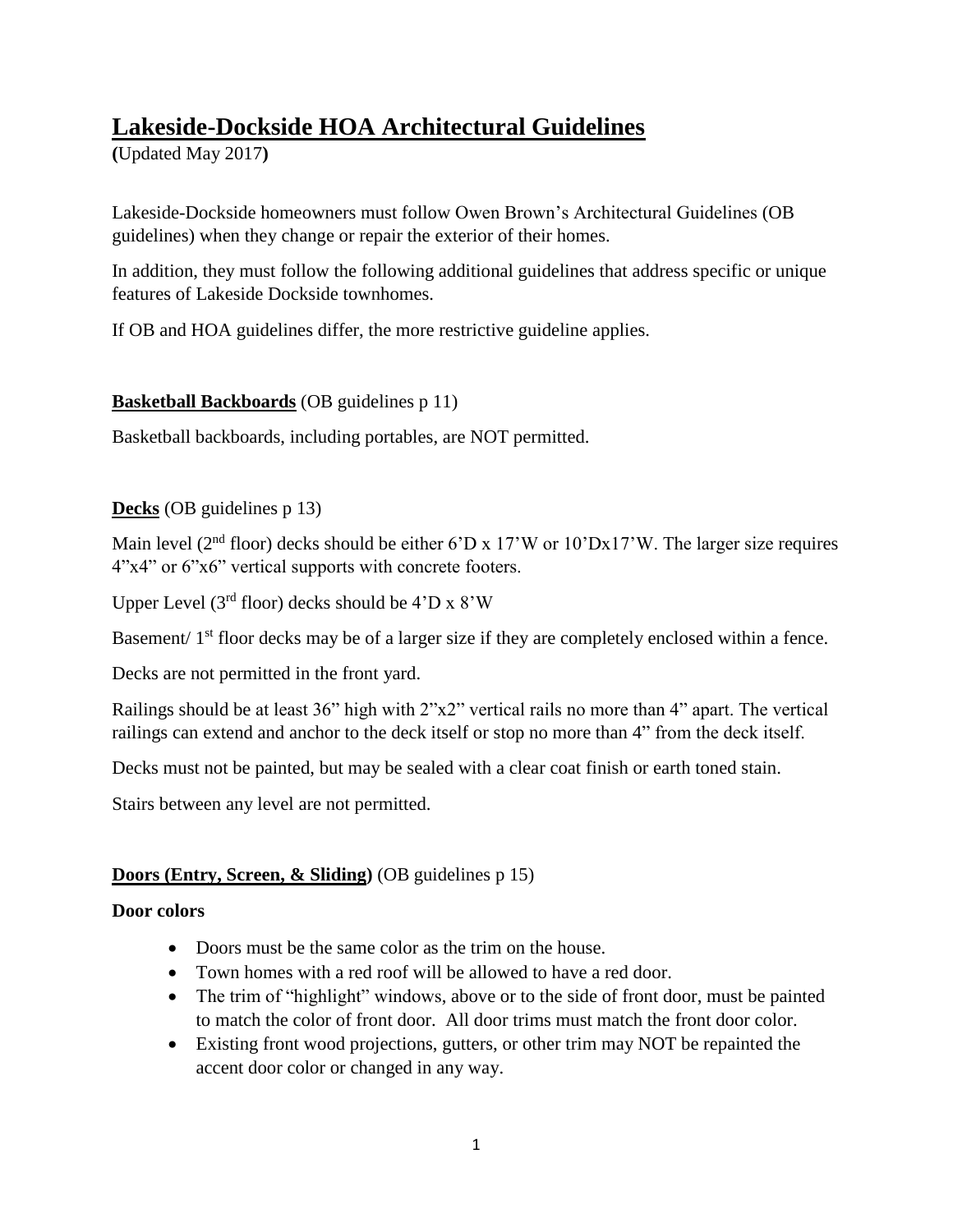- Repainting of exterior brick or wood projections must match original builderapproved color, which may not be changed in anyway.
- Storm doors must match the front door color. White storm doors may be used only for white front doors. Black, "full-view" style, may be used on any front door.
- The following front door colors will be approved on a case-by-case basis, depending on prior approvals granted to adjacent units. This is to preserve the aesthetics and architectural integrity of the original design.

**Off-White** (Sherwin-Williams No. 7005) to match builder-approved front door color



**Terracotta** (Sherwin-Williams No. 2803) and **Sierra Redwood** (Sherwin-William No. 7598) to match red roof colors

**Repose Gray** (Sherwin-Williams No.7015) to match darker roof colors

Repose Gray SW7598

### **Door Style**

Acceptable door styles are illustrated on page 15 of Owen Brown Guidelines. Additional styles may be approved on a case by case basis.

Doors must be of a plain design, without decorative embellishment.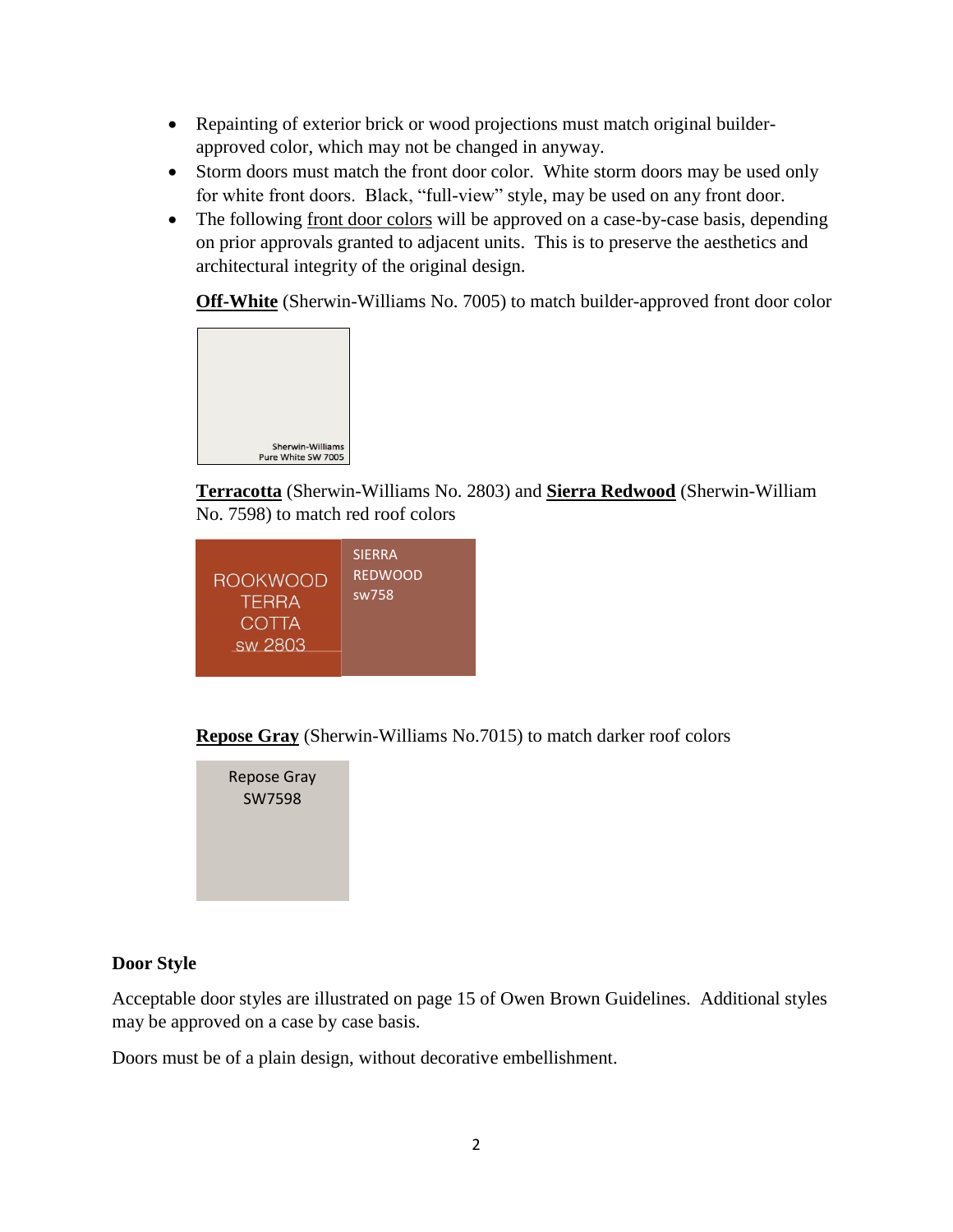### **Drainage Pipes** (OB guidelines p 16)

Drainage pipes must be buried or hidden from view. They must not be directed in such a way as to cause water or erosion problems for neighbors or common areas.

**Fences** (OB guidelines p 17)

Board-on-board is the only acceptable style of fences in Lakeside Dockside. Fences should be no more than 6' in height. Properties adjacent to the lake may have a back fence no more than 4' in height. Fences must NOT be painted. Clear sealants are allowed.



## Board-on-board style

### **Painting** (OB guidelines p 27)

Semi-gloss paint may be used only on doors. For all other surfaces, a flat surface paint must be used. Color change is not permitted. No gloss finish is permitted.

### **Approved Siding Colors:**

**Off-White** (Sherwin-Williams No. 7005) **Cream** (Sunset Nude, Valspar 7002-91)